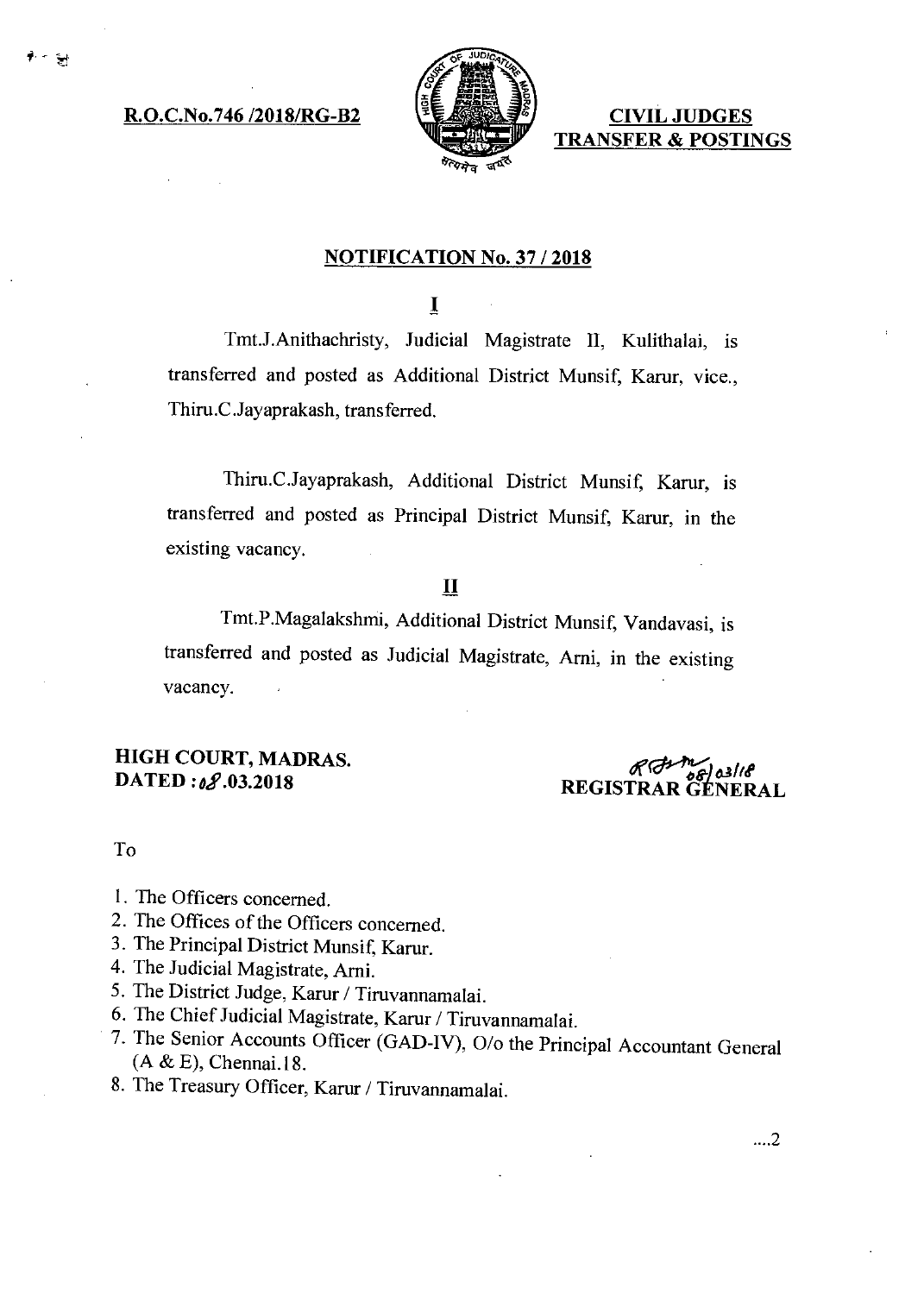#### Copy to:

- 1. The Chief Secretary to Government, Secretariat, Chennai-9.
- 2. The Secretary to Government, Home / Public / Labour and Employment / Revenue / Law/ Commercial Taxes Department, Secretariat,Chennai-9.

 $\blacksquare$ 

- 3. The Secretary to His Excellency The Governor, Raj Bhavan, Chennai-22.
- 4. The Secretary to the Hon'ble Chief Minister, Secretariat, Chennai-9.
- 5. The Registrar (IT-cum-Statistics), High Court, Madras.
- 6. The Registrar (Judicial), High Court, Madras.
- 7. The Director, Tamil Nadu Mediation and Conciliation Centre, High Court, Madras.
- 8. The Registrar (Vigilance), High Court, Madras. (12 copies)
- 9. The Registrar (Management), High Court, Madras.
- 10.The Registrar (Special Cell), High Court, Madras.
- 11.The Registrar-cum-Private Secretary to the Hon'ble The Chief Justice, High Court, Madras.
- 12.The Registrar (District Judiciary), High Court, Madras.
- 13.The Additional Registrar-I (Vigilance), High Court, Madras.
- 14.The Registrar (Administration), High Court, Madras.
- 15.The Registrar -cum-Special Officer (Liaisoning), High Court, Madras.
- 16.The Registrar (Recruitment), High Court, Madras.
- 17.The Official Assignee, High Court, Madras.
- 18.The Additional Registrar General, Madurai Bench of Madras High Court, Madurai.
- 19.The Additional Registrar -II (Vigilance), Madurai Bench of Madras High Court, Madurai.
- 20.The Registrar (Judicial), Madurai Bench of Madras High Court, Madurai.
- 21.The Registrar (Administration), Madurai Bench of Madras High Court, Madurai.
- 22.The Additional Registrar (IT & Statistics), Madurai Bench of Madras High Court, Madurai.
- 23.The Director, Tamil Nadu State Judicial Academy, No.30 (95), P.S.K.R.Salai (Greenways Road), R.A.Puram, Chennai-28.
- 24.The Deputy Director, Tamil Nadu State Judicial Academy, Regional Centres, Coimbatore.
- 25.The Deputy Director, Tamil Nadu State Judicial Academy, Regional Centres, Madurai.
- 26.The Member Secretary, Tamil Nadu State Legal Services Authority, Chennai.
- 27.The Secretary, High Court Legal Services Committee, Chennai.
- 28.The Secretary, Tamil Nadu Judicial Officers Association, Chennai.
- 29.The Chief Accounts Officer, High Court, Madras.
- 30.The Assistant Registrar, Admn.I / Admn.II / Per.Admn. / A.S. / Rules / Computer! Pondicherry, High Court, Madras.
- 31.The Section Officer, 'C' / Computer / 'Cl / 'D' / 'F' / 'G' / Budget / 'B5' / Library / Stationery / Legal Cell / Computer (Server Room), High Court, Madras.
- 32.The Section Officer, "B" Section, Madurai Bench of Madras High Court, Madurai.
- 33.The Technical Director, NIC, High Court, Madras.
- 34.The Record Keeper, A.D. Records, High Court, Madras.

+ Spare 5.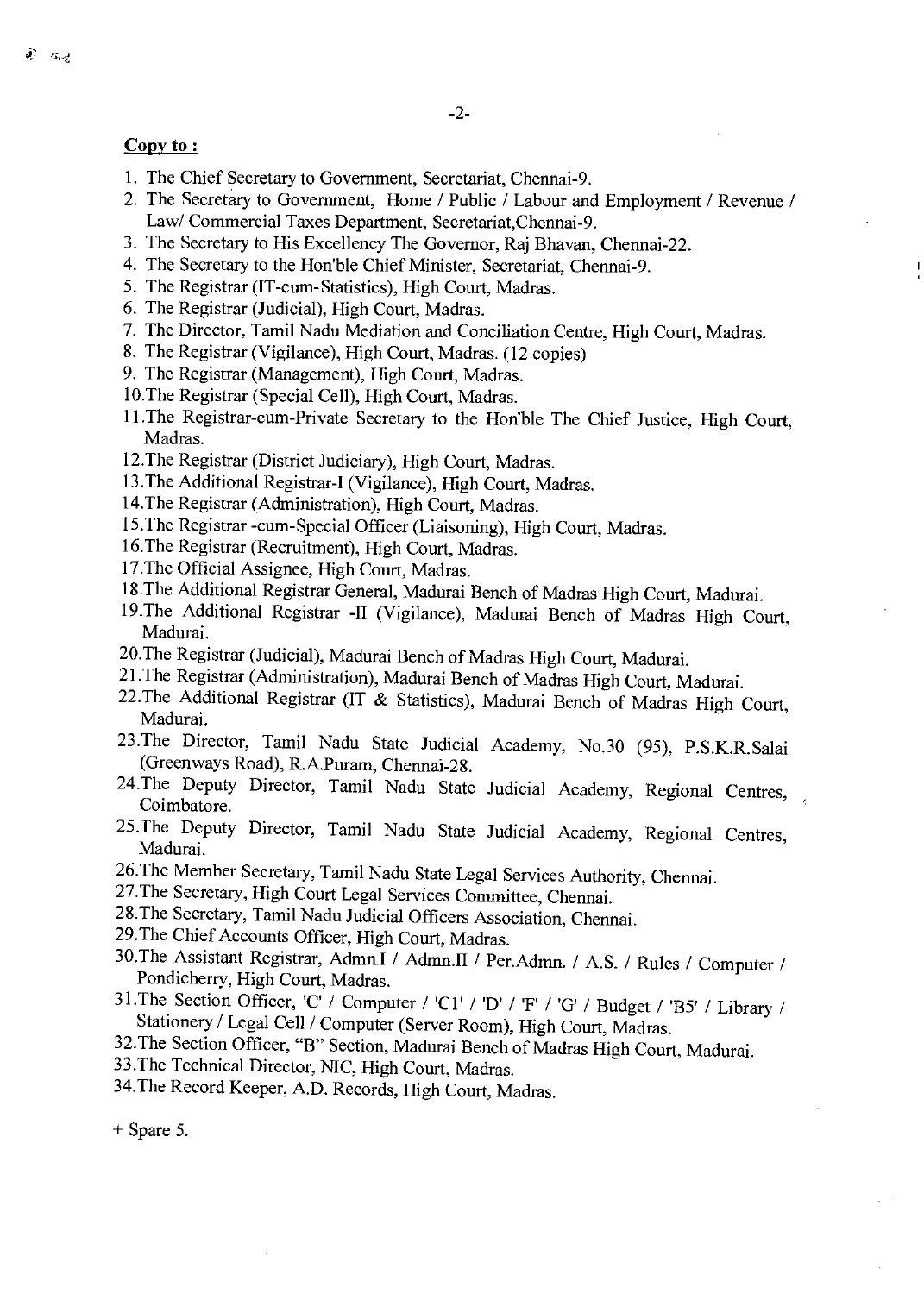### **R.O.C.No.746 /2018/RG-B2**

لمحتب



#### **OFFICIAL MEMORANDUM**

Sub: Courts and Judges — Civil Judges — Transfer and postings - Notification issued - Joining instructions - Issued.

Ref: High Court's Notification No.37 /2018, dated: .03.2018

# . . . . . . . . . . . . .  $\mathbf I$

Tmt.J.Anithachristy, Judicial Magistrate II, Kulithalai, who has been transferred and posted as Additional District Munsif, Karur, vide High Court's Notification cited above, is required to hand over charge of her present post to the Judicial Magistrate I, Kulithalai, immediately, and take charge of the new post, from Thiru.C.Jayaprakash, Additional District Munsif, Karur, within the joining time as prescribed under relevant Rules.

On relief, Thiru.C.Jayaprakash, who has been transferred and posted as Principal District Munsif, Karur, vide High Court's Notification cited above, is required take charge of his new post, immediately, on the same day.

The Judicial Magistrate I, Kulithalai, is required to hold full additional charge of the post of Judicial Magistrate II, Kulithalai, until further orders.

### $\mathbf{\underline{II}}$

Tmt.P.Magalakshmi, Additional District Munsif, Vandavasi, who has been transferred and posted as Judicial Magistrate, Arni, vide High Court's Notification cited above, is required to hand over charge of her present post to the Principal District Munsif-cum-Judicial Magistrate, Vandavasi, immediately, and take charge of her new post, within the joining time as prescribed under relevant Rules.

..2